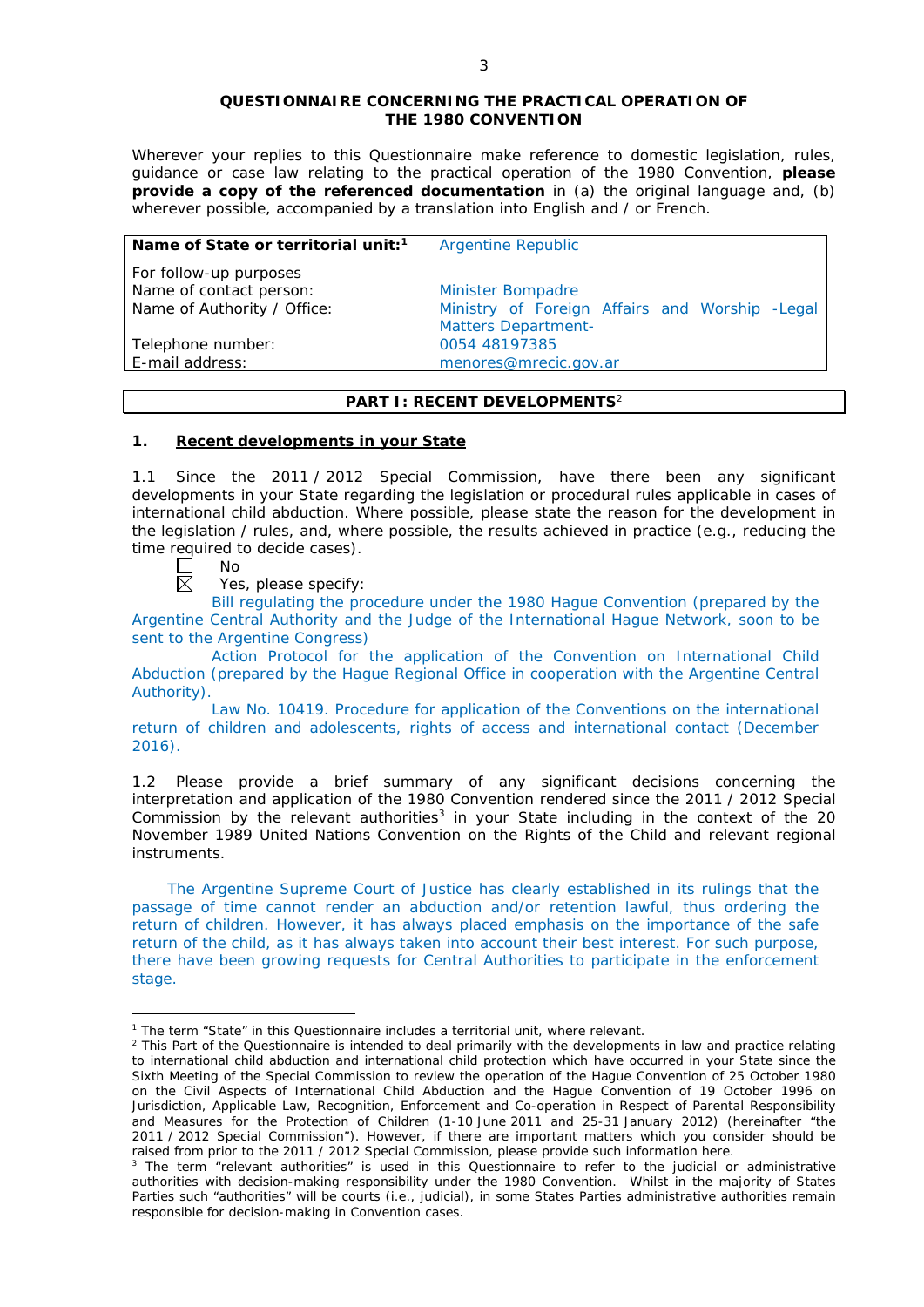1.3 Please provide a brief summary of any other significant developments in your State since the 2011 / 2012 Special Commission relating to international child abduction.

Creation of a special working group within the Interpol office to speed up the search for children in Argentina.

Greater awareness of the Convention due to the dissemination carried out by the Central Authority together with the Judge of the International Hague Network (especially in Argentina's Provinces), which directly led to a reduction in the periods for application of the Convention and enforcement of judgements, which increasingly include agreements that favour safe return measures.

## **2. Issues of compliance**

No

2.1 Are there any States Parties to the 1980 Convention with whom you are having particular challenges in achieving successful co-operation? Please specify the challenges you have encountered and, in particular, whether the problems appear to be systemic.

 $\boxtimes$ 

Yes, please specify:

Brazil: Even though there is good communication with the Brazilian Central Authority, its domestic system (referral of requests to the Brazilian Federal Attorney-General's Office and form of representation) renders it nearly impossible for a return order to meet the deadlines set by the Convention.

Bolivia: The Convention is not applied.

2.2 Are you aware of situations / circumstances in which there has been avoidance / evasion of the 1980 Convention? No

 $\boxtimes$  $\Box$ 

Yes, please specify:

## **PART II: THE PRACTICAL OPERATION OF THE 1980 CONVENTION**

# **3. The role and functions of Central Authorities designated under the 1980 Convention**<sup>4</sup>

### *In general*

3.1 Have any challenges arisen in practice in achieving effective communication or cooperation with other Central Authorities?

No  $\boxtimes$ 

Yes, please specify:

Spain: Communication problems with the Central Authority: applicants would travel to the Argentine Republic without its Central Authority being aware of it, with information on the Central Authority and the officials in charge of cases, which gave rise to situations of disinformation and, in some cases, acts of violence.

3.2 Have any of the duties of Central Authorities, as set out in **Article 7** of the 1980 Convention, raised any particular problems in practice either in your State, or in States Parties with whom you have co-operated?<br>  $\boxtimes$  No<br>
Yes, please specify:

No

Yes, please specify: Please insert text here

3.3 Has your Central Authority encountered any challenges with the application of any of the 1980 Convention provisions? If so, please specify.

 $\boxtimes$ No

-

Yes, please specify: Please insert text here

<sup>&</sup>lt;sup>4</sup> See also Section 5 below on "Ensuring the safe return of children" which involves the role and functions of Central Authorities.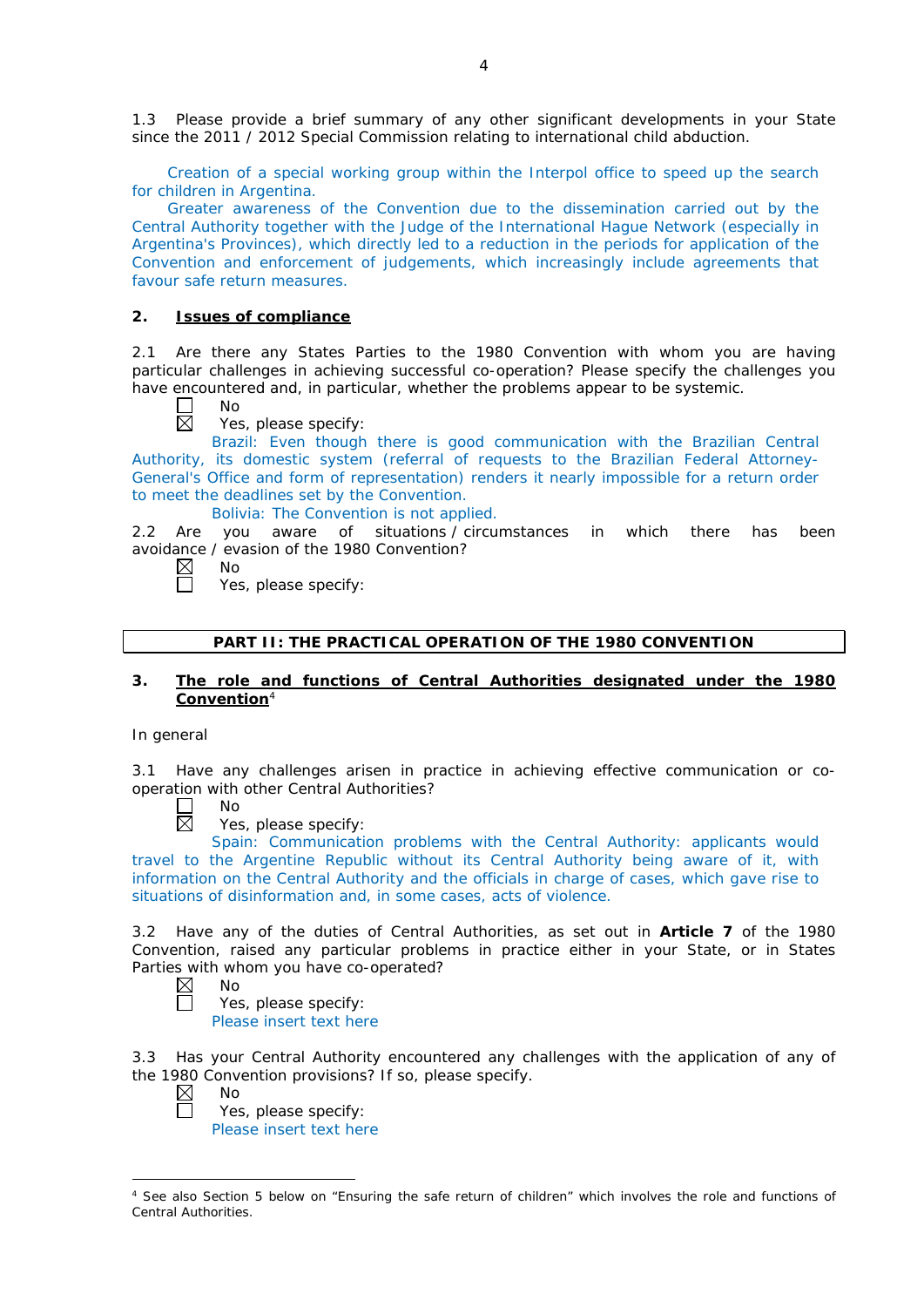*Legal aid and representation*

3.4 Do the measures your Central Authority takes to provide or facilitate the provision of legal aid, legal advice and representation in return proceedings under the 1980 Convention (**Art. 7(2)-(g)**) result in delays in proceedings either in your own State, or, where cases originate in your State, in any of the requested States you have dealt with?

No

反 Yes, please specify:

In our State: Some public defence offices (City of Buenos Aires and Mendoza) request the submission of powers of attorney, which entails some delays. However, we are working on this point.

As regards other States:Brazil represents the State in the application of the Convention, not the applicant.

United States: even though a reservation has been made with respect to the matter of legal representation, it is very difficult for applicants in the Argentine Republic to afford the costs of retaining a lawyer in that country. Thanks to the joint work between the Argentine Central Authority and the US Central Authority and the US Embassy in the Argentine Republic, solutions to these issues have been produced and the periods required for finding a pro bono lawyer or legal aid were greatly reduced. However, this continues to be a difficulty that implies certain delays in some cases.

3.5 Are you aware of any other challenges in your State, or, where cases originate in your State, in any of the requested States you have dealt with, regarding the obtaining of legal aid, advice and  $\ell$  or representation for either left-behind parents or taking parents?<sup>5</sup>

No 岗

Yes, please specify:

In cases where the abducting parent returns together with the child, it is difficult to ensure legal representation (both in civil and criminal proceedings) in the requesting State.

# *Locating the child*

3.6 Has your Central Authority encountered any challenges with locating children in cases involving the 1980 Convention, either as a requesting or requested State?

 $\Box$ No  $\boxtimes$ 

Yes, please specify the challenges encountered and what steps were taken or are considered to be taken to overcome these challenges:

In some cases, if the applicant does not have accurate information about the child's whereabouts, there may be serious delays in the search and location process.

3.7 Has your Central Authority worked with any external agencies to discover the whereabouts of a child wrongfully removed to or retained within your State (*e.g.*, the police, Interpol, private location services)?

 $\Box$ No  $\overline{\boxtimes}$ 

<u>.</u>

Yes, please share any good practice on this matter:

The Argentine Central Authority resorts to cooperation from the Interpol Office, with which it has regular contact both by phone and e-mail.

*Information exchange, training and networking of Central Authorities*

<sup>&</sup>lt;sup>5</sup> See paras 1.1.4 to 1.1.6 of the "Conclusions and Recommendations of the Fifth Meeting of the Special Commission to review the operation of the *Hague Convention of 25 October 1980 on the Civil Aspects of International Child Abduction* and the practical implementation of the *Hague Convention of 19 October 1996 on Jurisdiction, Applicable Law, Recognition, Enforcement and Co-operation in Respect of Parental Responsibility and Measures for the Protection of Children* (30 October – 9 November 2006) (hereinafter referred to as the ["Conclusions and Recommendations of the 2006 Special Commission"](https://assets.hcch.net/upload/concl28sc5_e.pdf)) and paragraphs 32 to 34 of the [Conclusions and Recommendations of the Special Commission](https://assets.hcch.net/upload/wop/concl28sc6_e.pdf) to review the operation of the Hague Convention of *[19 October 1980 on Jurisdiction, Applicable law, Recognition, Enforcement and Co-operation in Respect of](https://assets.hcch.net/upload/wop/concl28sc6_e.pdf)  [Parental Responsibility and Measures for the Protection of Children](https://assets.hcch.net/upload/wop/concl28sc6_e.pdf)* (1-10 June 2011 and 25-31 January 2012) (hereinafter the "C&R of the 2011/2012 Special Commission") (available on the Hague Conference website at < www.hcch.net > under "Child Abduction Section" then "Special Commission meetings").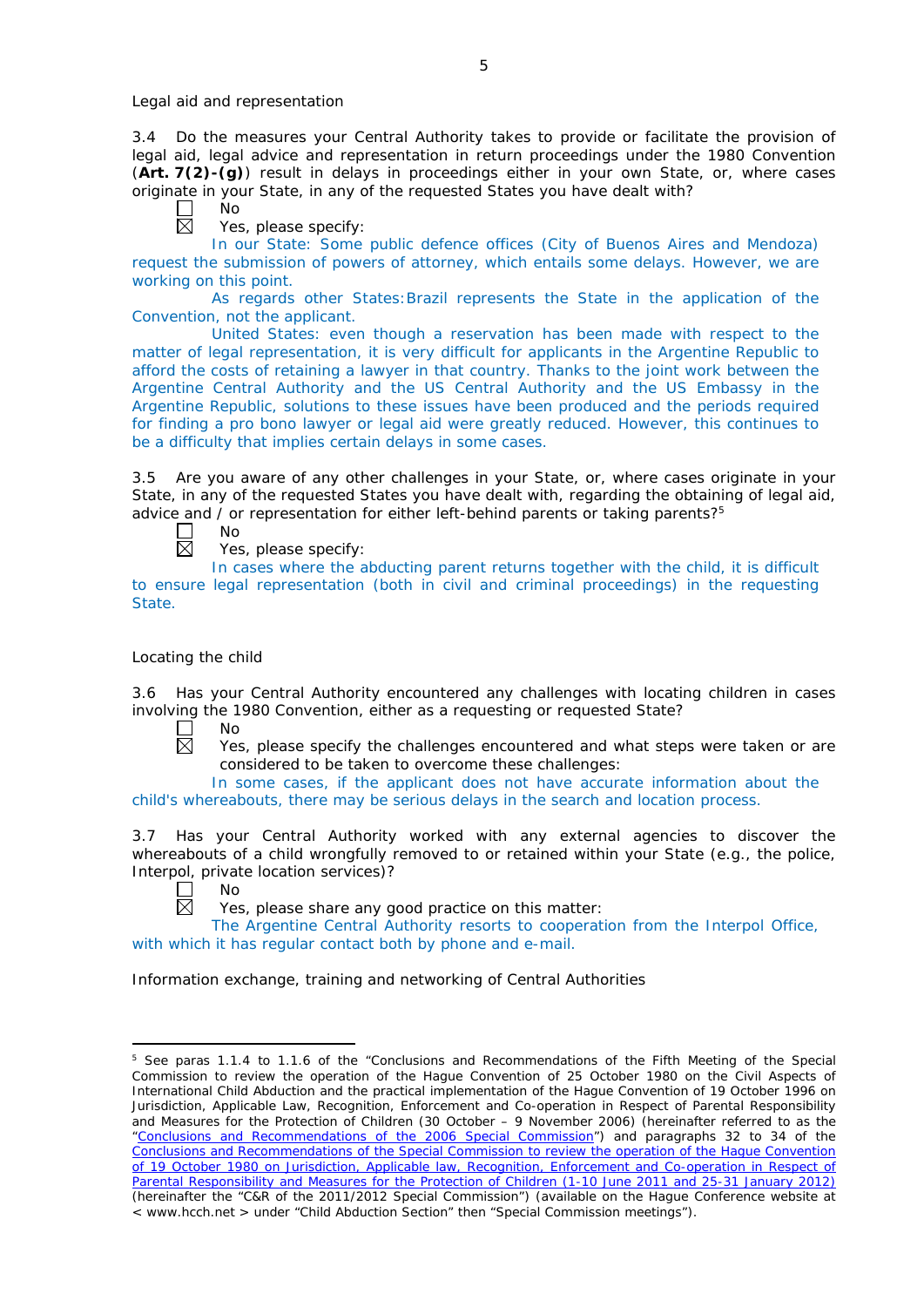3.8 Has your Central Authority shared its expertise with another Central Authority or benefited from another Central Authority sharing its expertise with your Central Authority, in accordance with the Guide to Good Practice – Part I on Central Authority Practice?6



Yes, please specify:

Yes, we work constantly on building regular contact with other Central Authorities, as a result of which we benefit from their experiences and knowledge and share our own.

3.9 Has your Central Authority organised or participated in any other networking initiatives between Central Authorities such as regional meetings via conference call or videoconference? No

Yes, please specify:

We have participated in bilateral meetings with other Central Authorities, both by travelling to foreign countries and receiving Central Authority members in our country. We also use the videoconference system to hold meeting with other Central Authorities in order to discuss the various issues relating to international return and/or visits.

# *Statistics*<sup>7</sup>

3.10 If your Central Authority does not submit statistics through the web-based INCASTAT database, please explain why.

## Please insert text here

# *Prompt handling of cases*

No

3.11 Does your Central Authority have mechanisms in place to ensure the prompt handling of cases?



Yes, please specify:

Argentina's Central Authority considers it essential for cases to be handled promptly. Therefore, from the moment when the case is received at the front desk and during the whole time it is being handled, the most efficient resources for reducing periods and avoiding delays are used (e-mail system, avoiding unnecessary formalities with respect to documentation, etc.).

3.12 If your Central Authority is experiencing delays in handling cases please specify the main reasons for these delays:

We have noticed that one possible delay relates to finding the child or cases where powers of attorney need to be filled out (only for public defence offices requiring so).

# **4. Court proceedings & promptness**

4.1 Has your State limited the number of judicial or administrative authorities who can hear return applications under the 1980 Convention (*i.e.*, concentration of jurisdiction")?8

 $\Box$ Yes  $\overline{\boxtimes}$ 

No, please indicate if such arrangements are being contemplated: Please insert text here

4.2 Does your State have mechanisms in place to handle return decisions within six weeks (*e.g.*, production of summary evidence, limitation of appeals, swift enforcement)?

 $\mathsf{L}$  $\boxtimes$ 

<u>.</u>

No

Yes, please explain:

 $6$  Available on the Hague Conference website at  $\lt$  www.hcch.net  $>$  under "Child Abduction Section" then "Guides to Good Practice". See, in particular, Chapter 6.5 on twinning arrangements.

<sup>7</sup> See paras 1.1.16 to 1.1.21 of the Conclusions and Recommendations of the 2006 Special Commission (*supra.*  note 5).

<sup>8</sup> See, *The [Judges' Newsletter](https://www.hcch.net/en/instruments/conventions/publications2/judges-newsletter)* on International Child Protection – Vol. XX / [Summer-Autumn 2013](https://assets.hcch.net/upload/newsletter/nl2013tome20en.pdf) the special focus of which was "Concentration of jurisdiction under the *Hague Convention of 25 October 1980 on the civil aspects of International Child Abduction* and other international child protection instruments".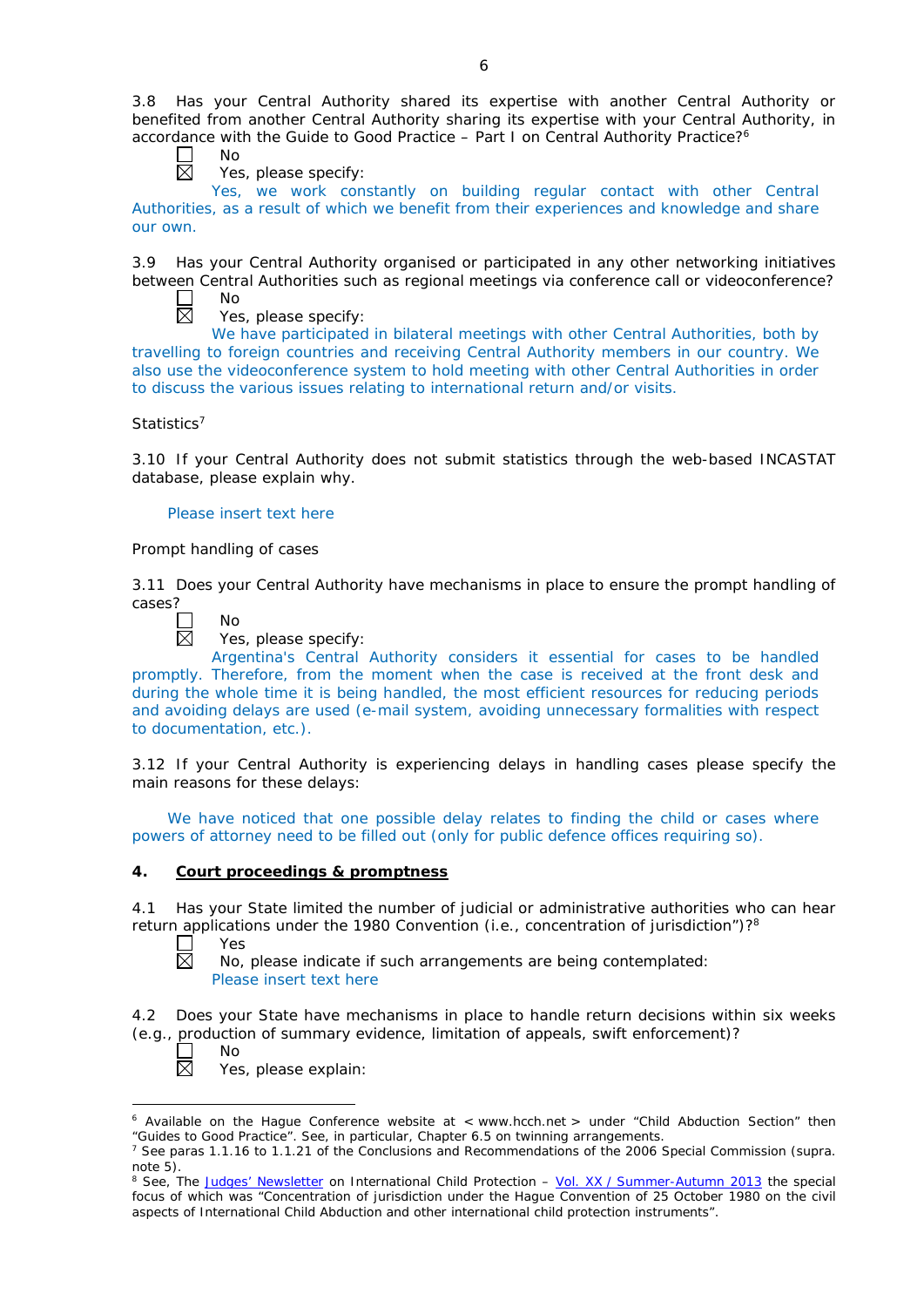The shortest proceeding is used, as we suggest the summary proceeding which, under our legislation, implies very short procedural terms. Furthermore, a protocol on court procedures has been prepared and the Argentine Central Authority, together with the Judge of the International Hague Network, has drafted a bill which is about to be submitted to the Argentine Congress for discussion and subsequent approval.

4.3 If your response to the previous question is No, does your State contemplate implementing mechanisms to meet the requirement of prompt return under the 1980 Convention (*e.g.*, procedures, bench-books, guidelines, protocols)?

| $\mathsf{L}$ | No, please explain:     |
|--------------|-------------------------|
|              | Please insert text here |
| $\Box$       | Yes, please explain:    |
|              | Please insert text here |

4.4 If your State is experiencing delays in handling return decisions please specify the main reasons for these delays:

In some cases, there are delays in the processing of return requests because no limitations are imposed on the production of evidence or due to the appeal stages provided for under Argentine legislation in order to protect the right of defence at trial.

There are also delays in the enforcement of judgements when the Judge that must order the return finds that the necessary guarantees for carrying out the safe return measures are not in place (for example, in cases where the abducting parent who returns together with the child is subject to criminal proceedings initiated in the requested State which may lead to their detention, etc.).

4.5 Do your courts regularly order immediate protective measures when initiating the return procedure, so as to prevent a new removal and minimize the harm to the child (*e.g.*, prohibit removal of the child from the jurisdiction, retain documentation, grant provisional access rights to the left-behind parent)?

- No, please explain:  $\Box$ 
	- Please insert text here
- $\boxtimes$ Yes, please explain:

The prohibition against changing domicile is quite common, but the court has discretion to adopt such measures as it may deem convenient on a case-by-case basis.

4.6 Do your courts make use of direct judicial communications to ensure prompt proceedings?

| $\boxtimes$ | Y.<br>ρς |
|-------------|----------|
|             |          |

No, please explain: Please insert text here

4.7 If your State has not designated a sitting judge to the International Hague Network of Judges does your State intend to do so in the near future?

| ۰.<br>×<br>× |
|--------------|
|              |

 $\Box$ 

No, please explain: Please insert text here

4.8 Please comment upon any cases (whether your State was the requesting or requested State), in which the judge (or decision-maker) has, before determining an application for return, communicated with a judge or other authority in the requesting State regarding the issue of the child's safe return. What was the specific purpose of the communication? What was the outcome?

There are many cases in which the Judge of the International Hague Network cooperates in the handling of cases, especially in order to request the foreign Judge to provide information on the application of foreign law or to replicate agreements in the requesting State. The outcome is generally very good; it speeds up the process for obtaining important information but, in some cases, in spite of the information obtained for reaching agreements, when the person arrives in the foreign country, the agreements are breached and this results in growing mistrust when it comes to enforcing international return orders.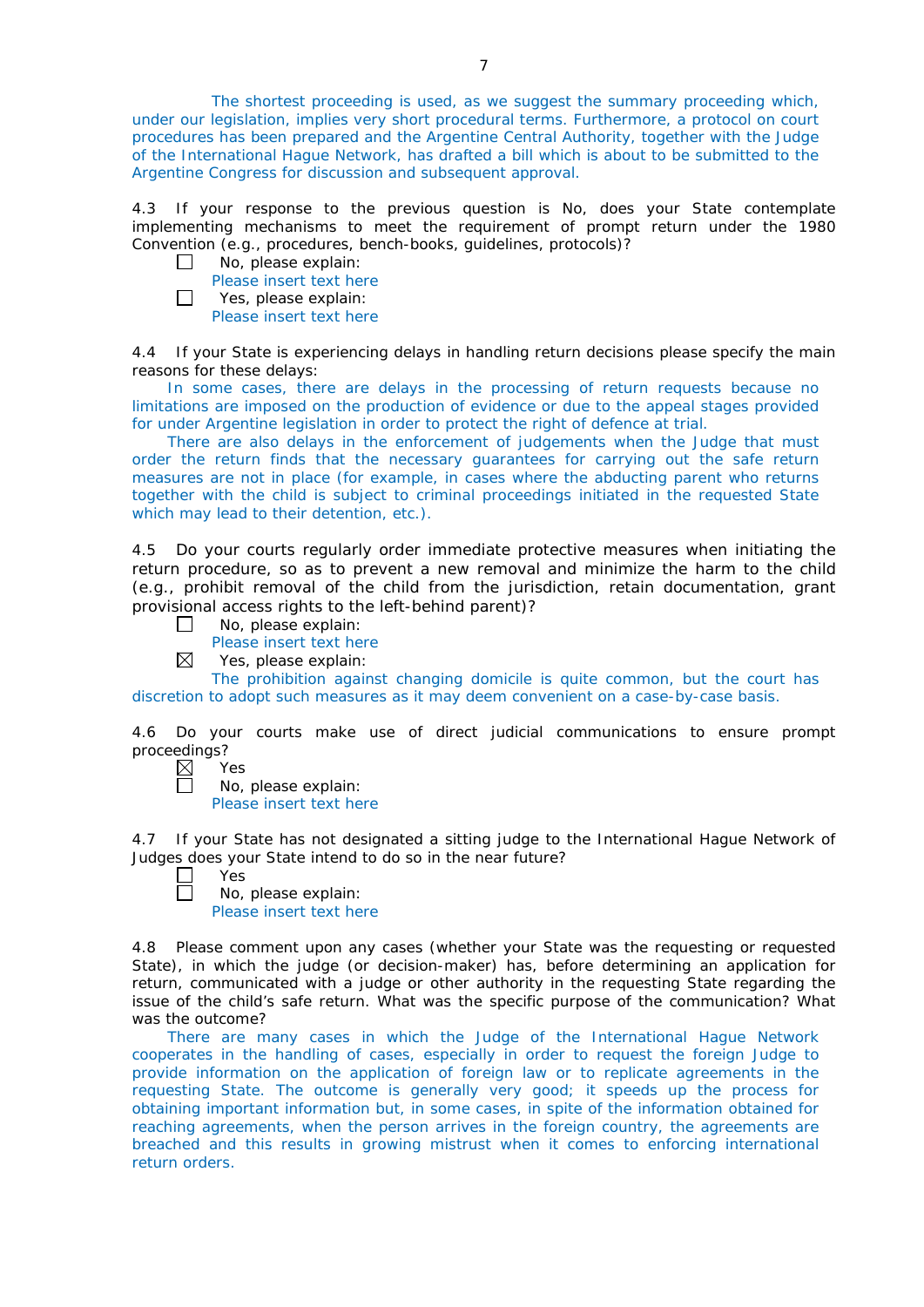# **5. Ensuring the safe return of children**<sup>9</sup>

*Methods for ensuring the safe return of children*<sup>10</sup>

5.1 What measures has your Central Authority taken to ensure that the recommendations of the 2006 and 2011 / 2012 Special Commission meetings<sup>11</sup> regarding the safe return of children are implemented?

It bears noting that the safe return of children has become increasingly important when it comes to making a decision or enforcing an international return order. With regard to this point, the Argentine Central Authority has followed recommendations to request cooperation from the other Central Authorities to obtain information on legal assistance, proceedings in the other country and their consequences, among other issues.

We use the cooperation provided by the International Hague Network liaison Judge and our Embassies and/or Consulates.

5.2 In particular, in a case where the safety of a child is in issue and where a return order has been made in your State, how does your Central Authority ensure that the appropriate child protection bodies in the *requesting* State are alerted so that they may act to protect the welfare of a child upon return (until the appropriate court in the requesting State has been effectively seised)?

We always seek cooperation from the requesting Central Authority first. However, it is also usual for us to request participation by the liaison Judge, who, through direct judicial communications, makes it possible to bring judges together to find solutions.

5.3 Where there are concerns in the requested State regarding possible risks for a child following a return, what conditions or requirements can the relevant authority in your State put in place to minimise or eliminate those concerns?

The competent authority (generally a judicial authority) could take various measures to ensure the best interest of the child. The issue lies in whether the requesting State will accept and comply with them.

### *Use of the 1996 Convention to ensure a safe return*

5.4 If your State is not Party to the 1996 Convention, is consideration being given to the possible advantages of the 1996 Convention in providing a jurisdictional basis for urgent protective measures associated with return orders (**Arts 7 and 11**), in providing for their recognition by operation of law (**Art. 23**), and in communicating information relevant to the protection of the child (**Art. 34**)?

No  $\boxtimes$ 

<u>.</u>

Yes, please explain:

The 1996 Convention is soon to enter into force in our country.

### *Protection of primary carer*

5.5 Are you aware of cases in your State where a primary carer taking parent, for reasons of personal security (*e.g.*, domestic or family violence, intimidation, harassment, etc.) or others, has refused or has not been in a position to return with the child to the requesting State? How are such cases dealt with in your State? Please explain and provide case examples where possible.

We are currently facing some cases where if the abducting parent were to return, they might be subject to criminal proceedings due to criminal accusations in the requesting State.

<sup>9</sup> See **Art. 7(2)** *h)* of the 1980 Convention.

<sup>10</sup> Where relevant, please make reference to the use of undertakings, mirror orders and safe harbour orders and other such measures in your State.

<sup>11</sup> See the [Conclusions and Recommendations](https://assets.hcch.net/upload/concl28sc5_e.pdf) of the Special Commission of 2006 (*supra.* note 5) at paras 1.1.12 and 1.8.1 to 1.8.2 and 1.8.4 to 1.8.5 and the Appendix to the Conclusions and Recommendations and the [Conclusions and Recommendations of the 2011](https://assets.hcch.net/upload/wop/concl28sc6_e.pdf) / 2012 Special Commission (*supra.* note 5).at paras 39-43.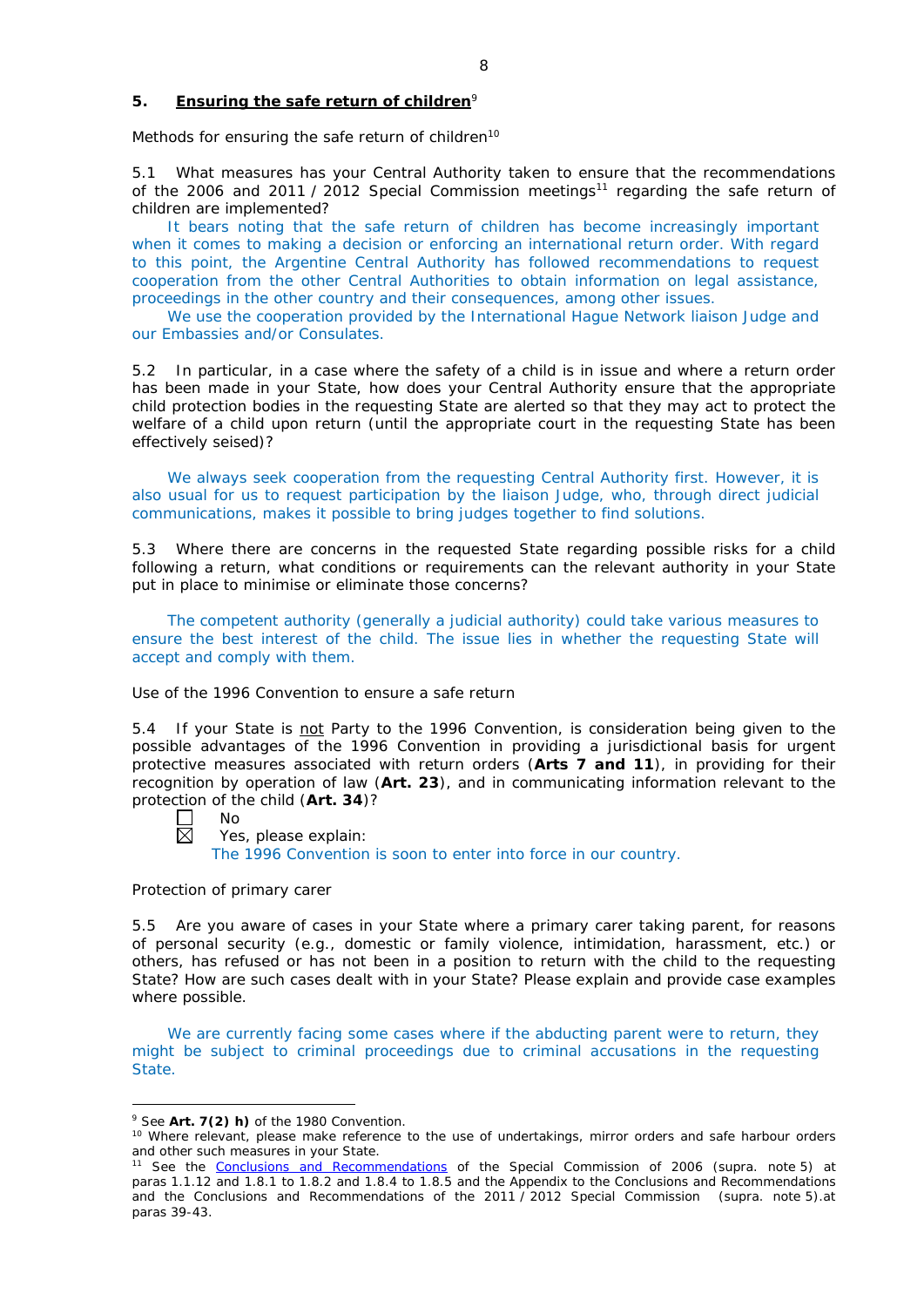The Argentine Central Authority contacts the Central Authority of the requesting State. Participation by the liaison Hague Judge, who carries out a significant task, is also very important, as is cooperation from Embassies and/or Consulates to find solutions to the various issues that may arise.

5.6 In particular, would your authorities consider putting in place measures to protect the primary carer upon return in the requesting State as a mean to secure the safe return of the child? Please explain and provide case examples where possible.

Yes, an analysis of each specific case should be conducted. Depending on the type of measures, the relevant organizations should be contacted to implement those measures.

#### *Post-return information*

5.7 In cases where measures are put in place in your State to ensure the safety of a child upon return, does your State (through the Central Authority, or otherwise) attempt to monitor the effectiveness of those measures upon the child's return? Would you support a recommendation that States Parties should co-operate to provide each other with follow-up information on such matters, insofar as is possible?

Yes, it would be very useful.

5.8 If your State is not Party to the 1996 Convention, is consideration being given to the possible advantages of the 1996 Convention in providing a jurisdictional basis for requesting a report on the situation of the child upon return to the State of habitual residence (**Art. 32- (a)**)?

-

No

Yes, please explain: Please insert text here

#### **6. Voluntary agreements and mediation**

6.1 How does your Central Authority (either directly or through any intermediary) take, or is it considering taking, appropriate steps under **Article 7-(c)** to secure the voluntary return of the child or to bring about an amicable resolution of the issues? Please explain:

The Argentine Central Authority offers the applicant the opportunity to choose the pretrial voluntary stage. To that end, once the applicant expresses its intention to follow that procedure, the Argentine Central Authority sends a notice to the address of the parent who has allegedly abducted or wrongfully retained the child.

In such notice, the Argentine Central Authority will explain the addressee that a request for international return and/or visit has been filed and that, if they so wish, they may contact the Argentine Central Authority in order to work on the possibility of reaching an agreement between the parties. The addressee will have 10 days for answering the letter.

The Argentine Central Authority will send the proposals made at this stage to the other applicant and will collaborate with the parties so that they may arrive at an agreement.

If the parties fail to reach an agreement, the request will be referred to the courts.

6.2 In what ways have you used the "Guide to Good Practice on Mediation"12 for the purpose of implementing the 1980 Convention in your State? Please explain:

The Argentine Central Authority does not currently use mediation, as such, for requests. However, at the voluntary stage offered by the Argentine Central Authority, some of the recommendations to help the parties reach an agreement are adopted, especially in situations where arriving at an agreement is a possibility, which is clearly not always the case.

<sup>&</sup>lt;sup>12</sup> Available on the Hague Conference website at < www.hcch.net > under "Child Abduction Section" then "Guides to Good Practice".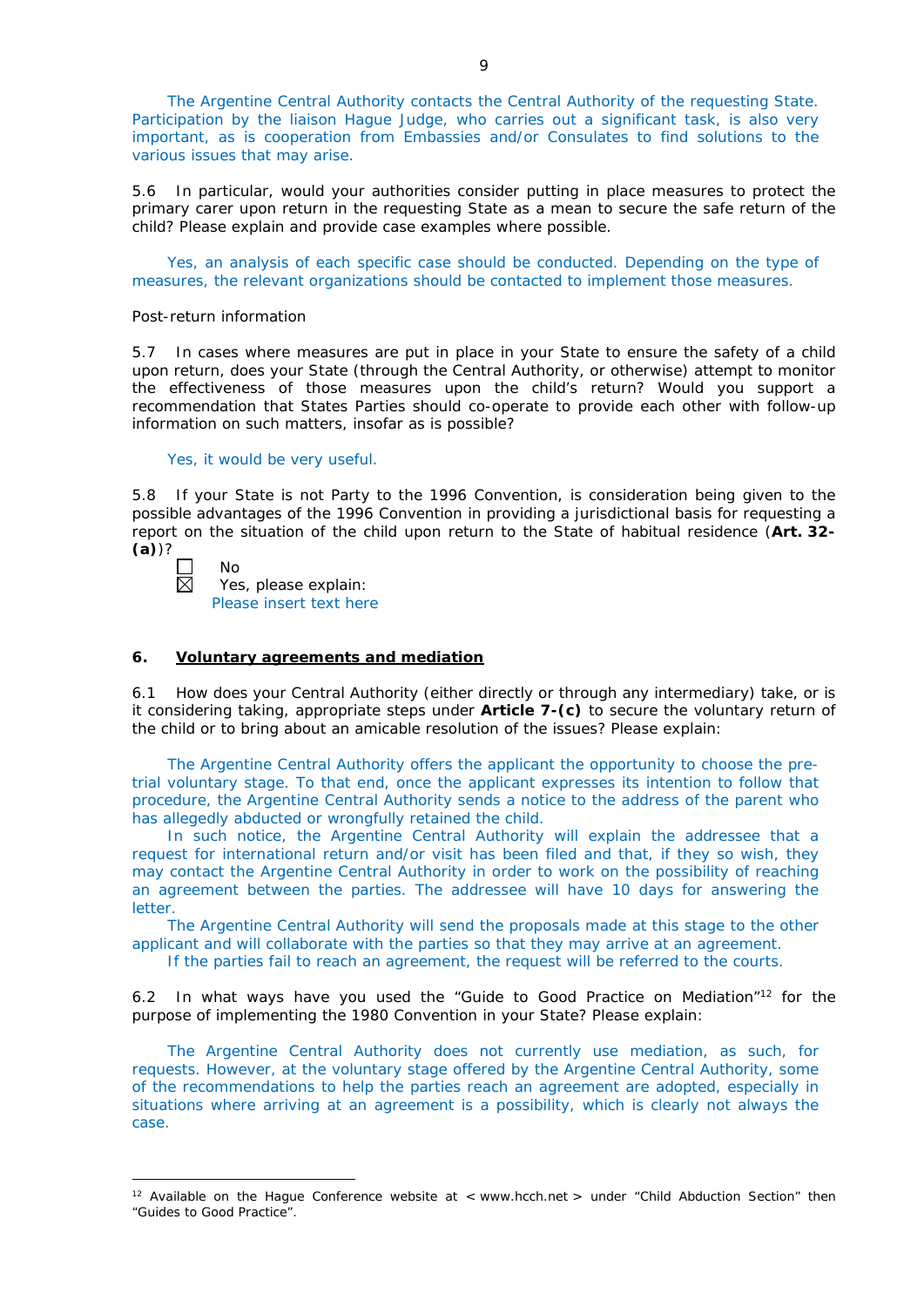6.3 Has your State considered or is it in the process of considering the establishment of a Central Contact Point for international family mediation to facilitate access to information on available mediation services and related issues for cross-border family disputes involving children, or has this task been entrusted to the Central Authority?<sup>13</sup>

- $\boxtimes$ No, please explain:
- Please insert text here  $\Box$ Yes, please explain: Please insert text here

# **7. Preventive measures**

7.1 Has your State taken steps to advance the development of a travel form under the auspices of the International Civil Aviation Organisation?<sup>14</sup>

No Yes, please describe: Please insert text here

7.2 Regardless of whether the International Civil Aviation Organisation adds the development of a travel form to its work programme, would your State support the development of a non-mandatory model travel form under the auspices of the Hague Conference?

 $\Box$ Yes 反

No, please explain:

We do not have information to analyze this.

# **8. The Guide to Good Practice under the 1980 Convention**

8.1 In what ways have you used the Parts of the Guide to Good Practice<sup>15</sup> to assist in implementing for the first time, or improving the practical operation of, the 1980 Convention in your State?

a. Part I on Central Authority Practice. Please explain:

As Central Authorities, we refer to it constantly to remove any doubts about our functions.

- b. Part II on Implementing Measures. Please explain: For providing correct information to process actors.
- c. Part III on Preventive Measures. Please explain:

For drawing ideas that may serve as information during talks and training courses.

d. Part IV on Enforcement. Please explain:

EAt the enforcement stage, assistance is especially provided to Judges so that they may have information on safe return measures, mirror orders, agreements, etc.

8.2 How have you ensured that the relevant authorities in your State have been made aware of, and have had access to, the Guide to Good Practice?

Through training, talks and any other means of dissemination.

8.3 Do you have any other comments about any Part of the Guide to Good Practice?

No.

# **9. Publicity and debate concerning the 1980 Convention**

<sup>&</sup>lt;u>.</u> <sup>13</sup> As it has been encouraged in the Guide to Good Practice on Mediation, Chapter 4, on "Access to Mediation". par. 114-117. See also [Conclusions and Recommendations of the 2011](https://assets.hcch.net/upload/wop/concl28sc6_e.pdf) / 2012 Special Commission (*supra.* .<br>note 5) at par. 61.

<sup>14</sup> See the [Conclusions and Recommendations of the 2011](https://assets.hcch.net/upload/wop/concl28sc6_e.pdf) / 2012 Special Commission (*supra.* note 5) at par. 92.

<sup>&</sup>lt;sup>15</sup> All Parts of the Guide to Good Practice under the 1980 Convention are available on the Hague Conference website at < www.hcch.net > under "Child Abduction Section" then "Guides to Good Practice".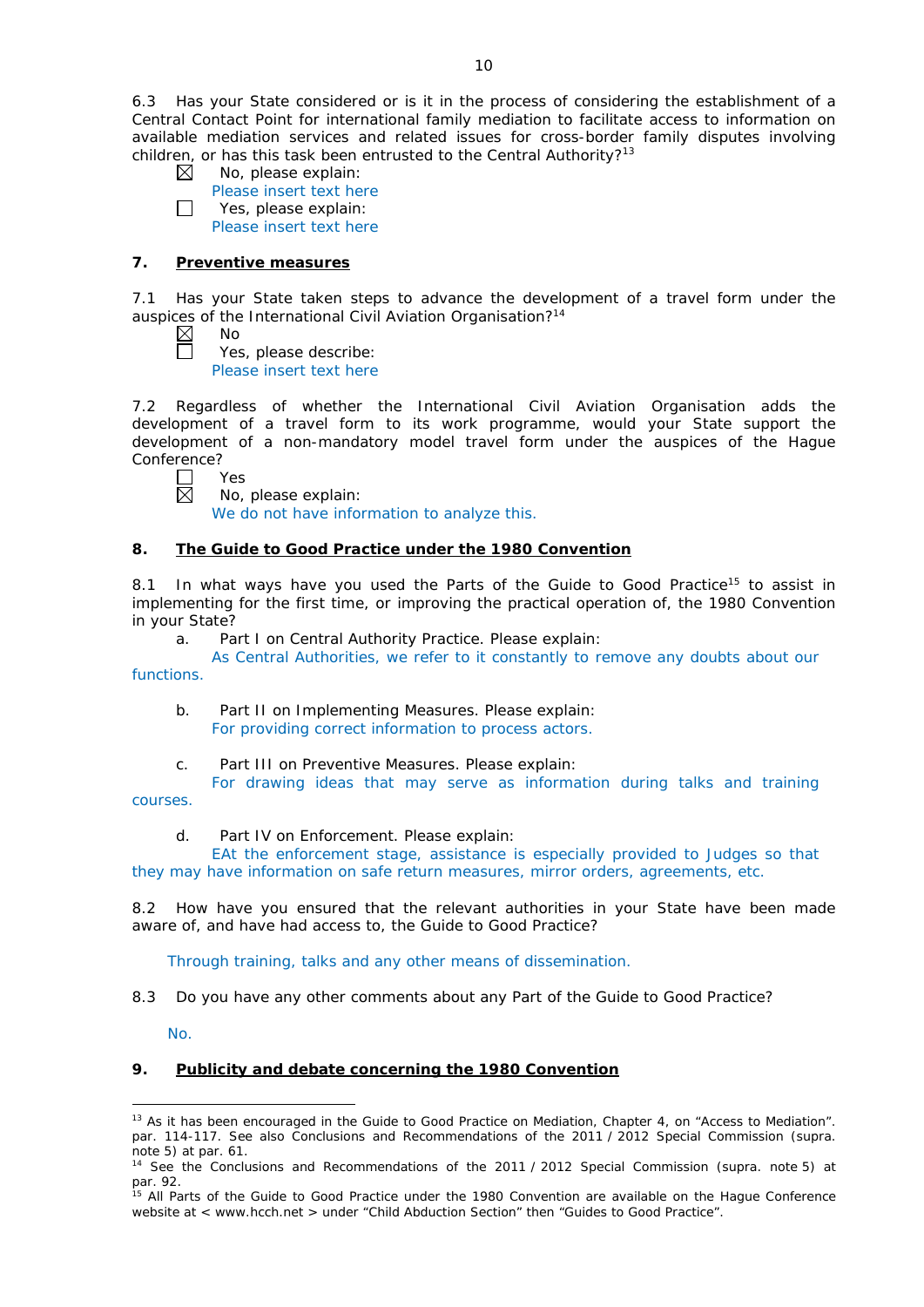9.1 Has the 1980 Convention given rise to (a) any publicity (positive or negative) in your State, or (b) any debate or discussion in your national parliament or its equivalent?

П No 反

Yes, please indicate the outcome of this debate or discussion, if any:

International return cases are a rather sensitive issue and they give rise to mixed opinions. The press and various organizations echo these issues, which in some cases generates discussions and mixed opinions about the application of the Convention.

9.2 By what methods does your State disseminate information to the public about the 1980 Convention?

The Argentine Central Authority is very active in the tasks to disseminate information about the Convention. We organize seminars at our headquarters and we are willing to participate, to the extent of our possibilities, in any Training Courses, Meetings and Seminars proposed to us, either in Argentina or abroad. We believe that these dissemination activities will enrich the application of the Convention and our work as Central Authorities.

## **PART IV: TRANSFRONTIER ACCESS / CONTACT AND INTERNATIONAL FAMILY RELOCATION**

# **10. Transfrontier access / contact**<sup>16</sup>

10.1 Since the 2011 / 2012 Special Commission, have there been any significant developments in your State regarding Central Authority practices, legislation, procedural rules or case law applicable in cases of transfrontier contact / access?

 $\boxtimes$ No Ħ

Yes, please explain: Please insert text here

10.2 Please indicate any important developments in your State, since the 2011 / 2012 Special Commission, in the interpretation of **Article 21** of the 1980 Convention.

### Please insert text here

10.3 What problems have you experienced, if any, as regards co-operation with other States in respect of:

a. the granting or maintaining of access rights;

In general, Spain does not grant requests based on Art. 21 of the 1980 Hague Convention.

b. the effective exercise of rights of access; and

In general, effective exercise is rather difficult, both in Argentina and in other countries.

-

c. the restriction or termination of access rights. We have no information on this matter.

Please provide case examples where possible. Please insert text here

10.4 In what ways have you used the "General Principles and Guide to Good Practice on Transfrontier Contact Concerning Children"17 to assist in transfrontier contact / access cases in your State? Can you suggest any further principles of good practice?

<sup>&</sup>lt;sup>16</sup> See the [Conclusions and Recommendations](https://assets.hcch.net/upload/concl28sc5_e.pdf)</u> of the 2006 Special Commission (*supra.* note 5) at paras 1.7.1 to 1.7.3.

<sup>&</sup>lt;sup>17</sup> Available on the Hague Conference website at < www.hcch.net > under "Child Abduction Section" then "Guides to Good Practice".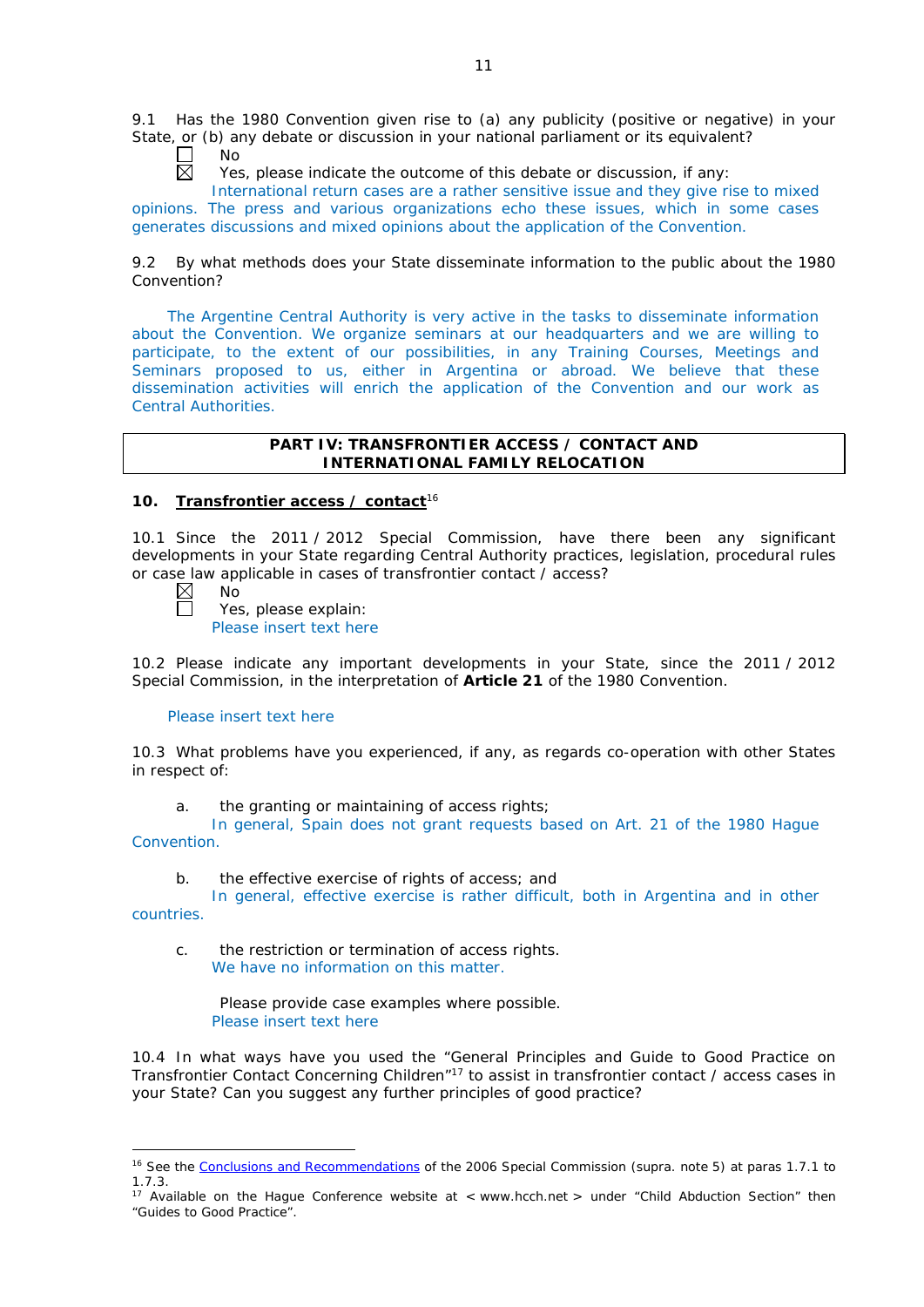They have been mainly used to obtain and provide information.

## **11. International family relocation**<sup>18</sup>

11.1 Since the 2011 / 2012 Special Commission, have there been any significant developments in your State regarding the legislation, procedural rules or case law applicable to international family relocation? Where possible, please explain these developments in the legislation, procedural rules or case law:

No

## **PART V: NON-CONVENTION CASES AND NON-CONVENTION STATES**

### **12. Non-Convention cases and non-Convention States**

12.1 Are there any States that you would particularly like to see become a State Party to the 1980 Convention? If so, what steps would you suggest could be taken to promote the Convention and encourage ratification of, or accession to, the Convention in those States? Please explain:

Please insert text here

12.2 Are there any States which are not Parties to the 1980 Convention or not Members of the Hague Conference that you would like to see invited to the Special Commission meeting in 2017?

### Please insert text here

*The "Malta Process"*<sup>19</sup>

12.2 In relation to the "Malta Process":

a. Do you have any comment to make on the "Principles for the Establishment of Mediation Structures in the context of the Malta Process" and the accompanying Explanatory Memorandum?20 Please insert text here

b. Have any steps been taken towards the implementation of the Malta Principles in your State and the designation of a Central Contact Point, in order to better address cross-border family disputes over children involving States that are not a Party to the 1980 and 1996 Hague Conventions?

 $\boxtimes$ No

-

 $\Box$ Yes, please explain: Please insert text here

<sup>&</sup>lt;sup>18</sup> See the Conclusions and Recommendations of the 2006 Special Commission meeting at paras 1.7.4 to 1.7.5: *"*1.7.4 The Special Commission concludes that parents, before they move with their children from one country to another, should be encouraged not to take unilateral action by unlawfully removing a child but to make appropriate arrangements for access and contact preferably by agreement, particularly where one parent intends to remain behind after the move.

<sup>1.7.5</sup> The Special Commission encourages all attempts to seek to resolve differences among the legal systems so as to arrive as far as possible at a common approach and common standards as regards relocation."

<sup>&</sup>lt;sup>19</sup> The "Malta Process" is a dialogue between certain States Parties to the 1980 and 1996 Conventions and certain States which are not Parties to either Convention, with a view to securing better protection for crossborder rights of contact of parents and their children and addressing the problems posed by international abduction between the States concerned. For further information see the Hague Conference website at < www.hcch.net > under "Child Abduction Section" then "Judicial Seminars on the International Protection of Children".

<sup>20</sup> The Principles and Explanatory Memorandum were circulated to all Hague Conference Member States and all States participating in the Malta Process in November 2010. They are available on the Hague Conference website at < www.hcch.net > under "Child Abduction Section" then "Judicial Seminars on the International Protection of Children".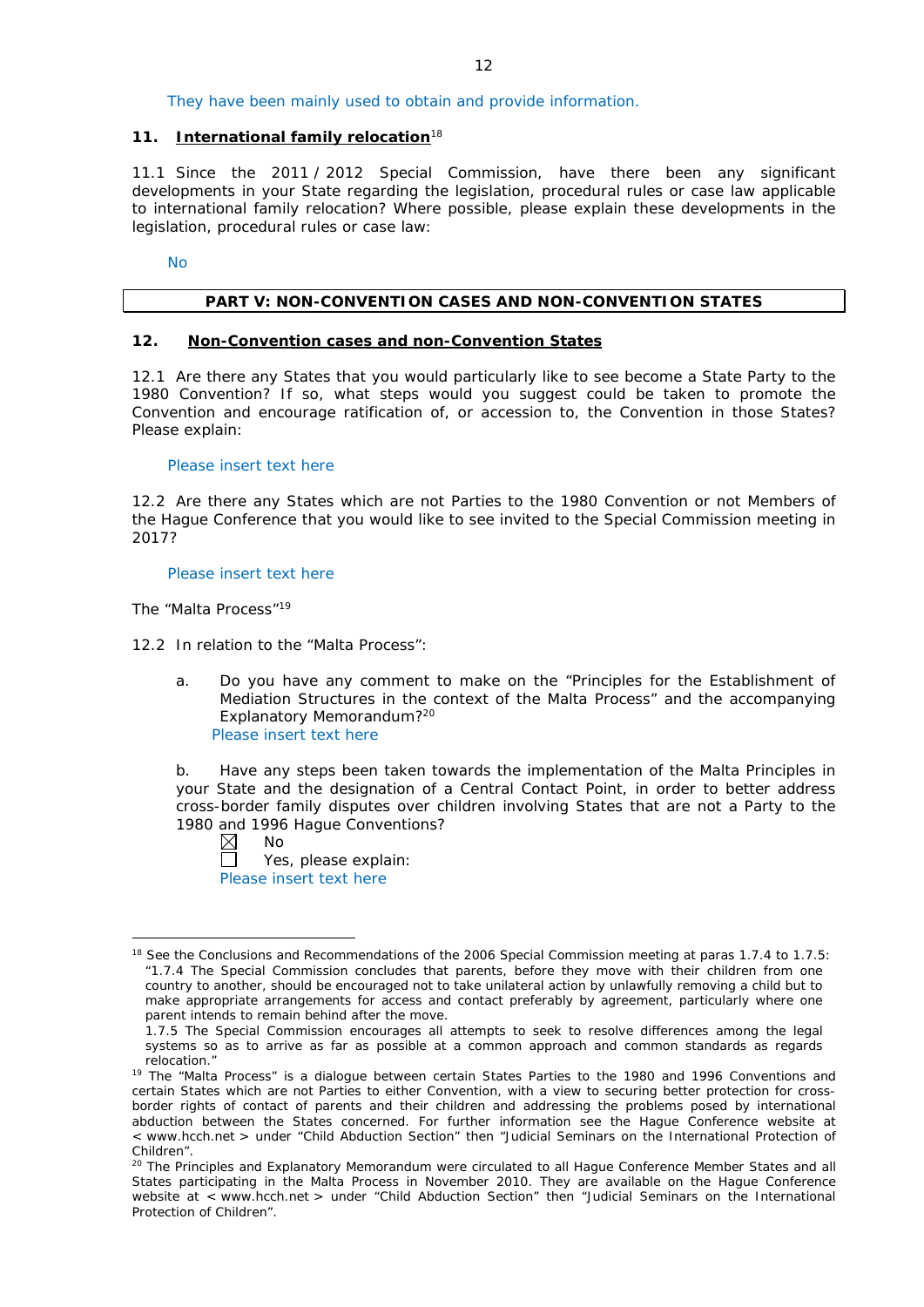- 13
- c. What is your view as to the future of the "Malta Process"?

## **PART VI: TRAINING AND EDUCATION AND THE TOOLS, SERVICES AND SUPPORT PROVIDED BY THE PERMANENT BUREAU**

## **13. Training and education**

13.1 Can you give details of any training sessions / conferences organised in your State to support the effective functioning of the 1980 Convention, and the influence that such sessions / conferences have had?

Many training sessions and courses have been held, for instance:

- Training seminar of August 1914. Held at the Ministry of Foreign Affairs and Worship, organized by the Argentine Central Authority and attended by approximately 300 persons. Ms. Graciela Tagle de Ferreyra, liaison Judge of the International Hague Network, participated in this seminar, which also featured members of the Hague Conference Regional Office as guests. There was also a videoconference with the Uruguayan Central Authority during the seminar in order to share information and experiences.

- Training Course for Judges and mediators at the Argentine Supreme Court of Justice.

- Lecture at the La Plata Bar Association (2016) and at the San Isidro Bar Association (2016).

## **14. The tools, services and support provided by the Permanent Bureau**

### *In general*

-

14.1 Please comment or state your reflections on the specific tools, services and support provided by the Permanent Bureau to assist with the practical operation of the 1980 and 1996 Conventions, including:

a. The Country Profile available under the Child Abduction Section.

They are very useful, especially when it comes to filing a request for international return and/or visit in order to learn about certain characteristics relating to the application of the Convention within the State to which the request will be submitted.

b. INCADAT (the international child abduction database, available at < www.incadat.com >).

It is used by the Central Authority and also by actors involved in the process (e.g. public defenders seeking precedents on specific issues, such as Art. 13, among others).

- c. *The Judges' Newsletter* on International Child Protection the publication of the Hague Conference on Private International Law which is available online for free;<sup>21</sup> Please insert text here
- d. The specialised "Child Abduction Section" of the Hague Conference website  $(<$  www.hcch.net >): Please insert text here
- e. INCASTAT (the database for the electronic collection and analysis of statistics on the 1980 Convention):  $22$ Please insert text here
- f. Providing technical assistance and training to States Parties regarding the practical operation of the 1980 and 1996 Conventions.23 Such technical assistance

<sup>&</sup>lt;sup>21</sup> Available on the Hague Conference website at  $\lt$  www.hcch.net  $\gt$  under "Child Abduction Section" and "Judges' Newsletter on International Child Protection". For some volumes of *The Judges' Newsletter*, it is possible to download individual articles as required.

<sup>&</sup>lt;sup>22</sup> Further information is available via the Hague Conference website at  $\lt$  www.hcch.net  $>$  under "Child Abduction Section" then "INCASTAT".